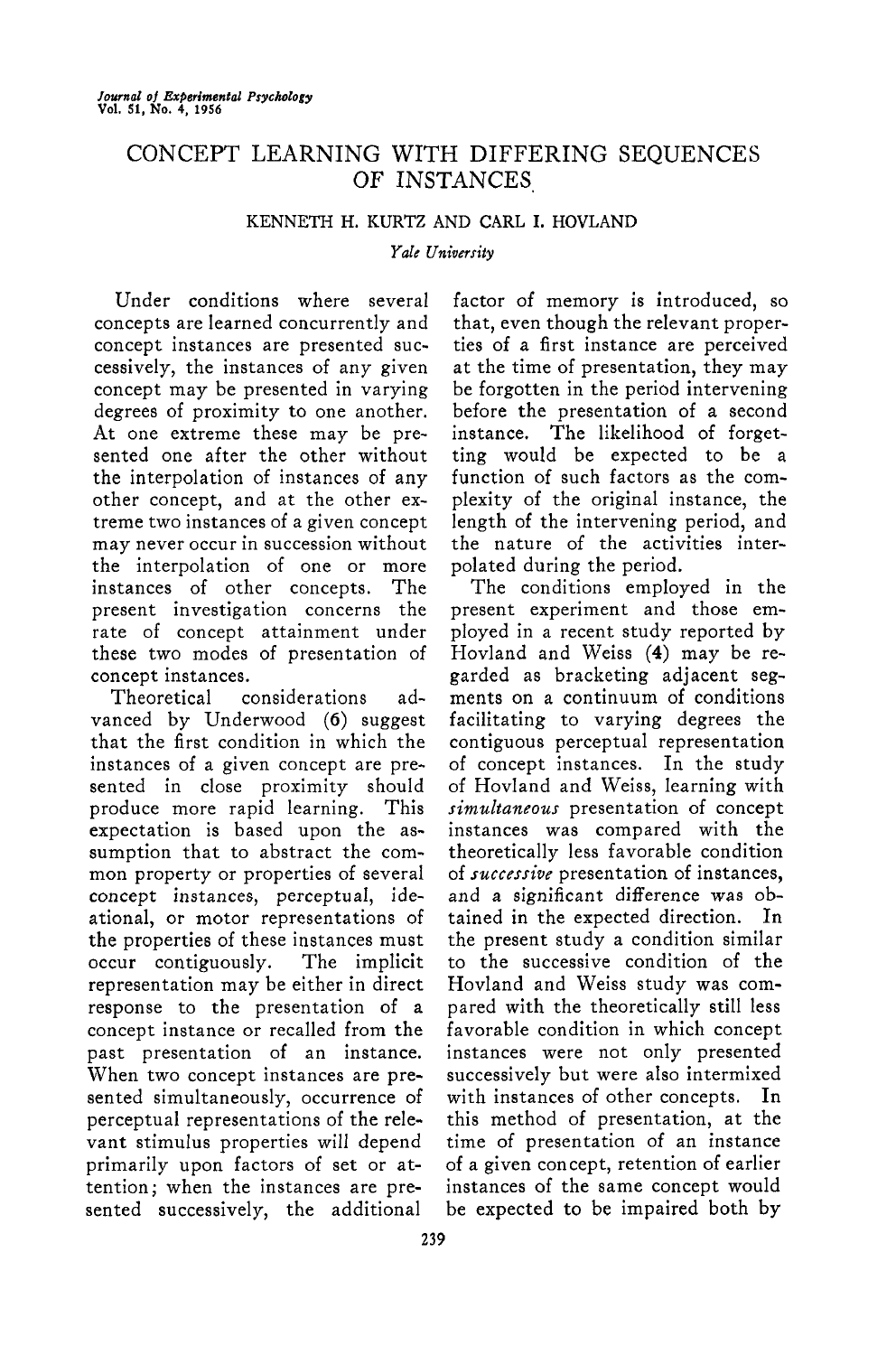

FIG. 1. Illustrative concept instances.

the longer delay intervening and by interference arising from the interpolation of instances of different concepts.<sup>1</sup>

### PROCEDURE

The experimental problem consisted of the presentation of several instances of each of four concepts, followed by a test of mastery of these four concepts. Test performance was compared following two different methods of presentation of the concept instances. In the first method, instances of the four different concepts were intermixed so that two instances of any given concept were separated by instances of one or more of the other concepts; in the second method, all the instances of any given concept were presented in close succession without the interpolation of instances of other concepts.

The stimulus materials were simple geometric patterns which varied in four relevant dichotomous properties or dimensions (3). The dimensions of variation were shape (circle or square), size (large or small), color (black or white), and position (up or down). Each of the four concepts was defined by a combination of two properties and was designated by a distinctive nonsense-syllable name. The names and defining properties of the four concepts were (a) kem, up and circle; (b) fov, up and square; *(c) haj,* down and small; and *(d) yug,* down and large. Examination of the defining properties shows that every possible shape-color-sizeposition combination is an instance of one and only one of the four concepts. All the instances of a given concept were alike in the defining properties, but differed in the remaining properties. For example, all *kern's* were circles and up, but could be large or small, black or white.

*Stimulus materials.*—One illustrative instance of each concept is presented in Fig. 1. Each drawing consists of three parts: a  $1\frac{1}{2}$ -in. square frame, a smaller square overlapping this frame, and either a circle or square completely contained within the frame. The shape, size, color, and position of the inner figure determined the four concepts. The two different shapes are illustrated by drawings A and B, the sizes by C and D, the colors and positions by B and D. A fifth dimension involving the placement and shading of the overlapping square was irrelevant to the concepts.

The five dimensions, each with two possible values, yielded a total of  $32$  (= $2<sup>6</sup>$ ) combinations of properties to be used as concept instances. The 32 instances were drawn separately on  $3 \times 5$ in. index cards for presentation during the learning procedure. These were divided into eight instances of each of the four concepts as follows: they were first divided into two groups according to whether the inner figure was up or down; those on top were further divided into *kerns* and *fovs* according to whether the shape was circle or square; those on the bottom were divided into *haj*'s and yug's according to whether they were small or large, respectively.

Two test packs, each including two instances of each concept were also prepared. Together these two packs included all 16 instances formed by combinations of the two values of each of the four relevant dimensions. All these instances had the same value of the irrelevant dimensions. Within a given test pack the two instances of any given concept differed in both of the dimensions which were irrelevant to that particular concept. For example, if one *kem* was large and black, the other one in that test pack was small and white.

*Preliminary training.*—Throughout the experimental session *E* and S sat at a table facing one another. Prior to training and testing on the experimental problem, each S was given practice on a preliminary problem to familiarize him with the procedures involved. The figures employed on the preliminary problem were equilateral triangles with the following variations: number *(one vs. two* triangles), position of apex (pointed *up vs. down),* pattern *(checkered vs. striped* markings), and color of markings *(black and red vs. black and white).* The S was informed of the nature of these variations, and each variation was illustrated by presenting two instances differing only in the variation being demonstrated. It was explained to each S that learning a concept would consist in discovering the two properties in which a series of cards were all alike, i.e., that S was to be shown a series of four cards one at a time and would be required to find the common properties. These cards were all black and white and checkered. The series included all four combinations of two values of the two remaining dimensions (position of apex and number). The S was asked to report verbally what he believed to be the common properties. If his answer was correct, *E*

<sup>1</sup> The present problem has been independently investigated in an unpublished research by Newman (5). The two studies differ considerably in the type of materials and procedures employed and thus complement each other and serve to extend the range of conditions investigated.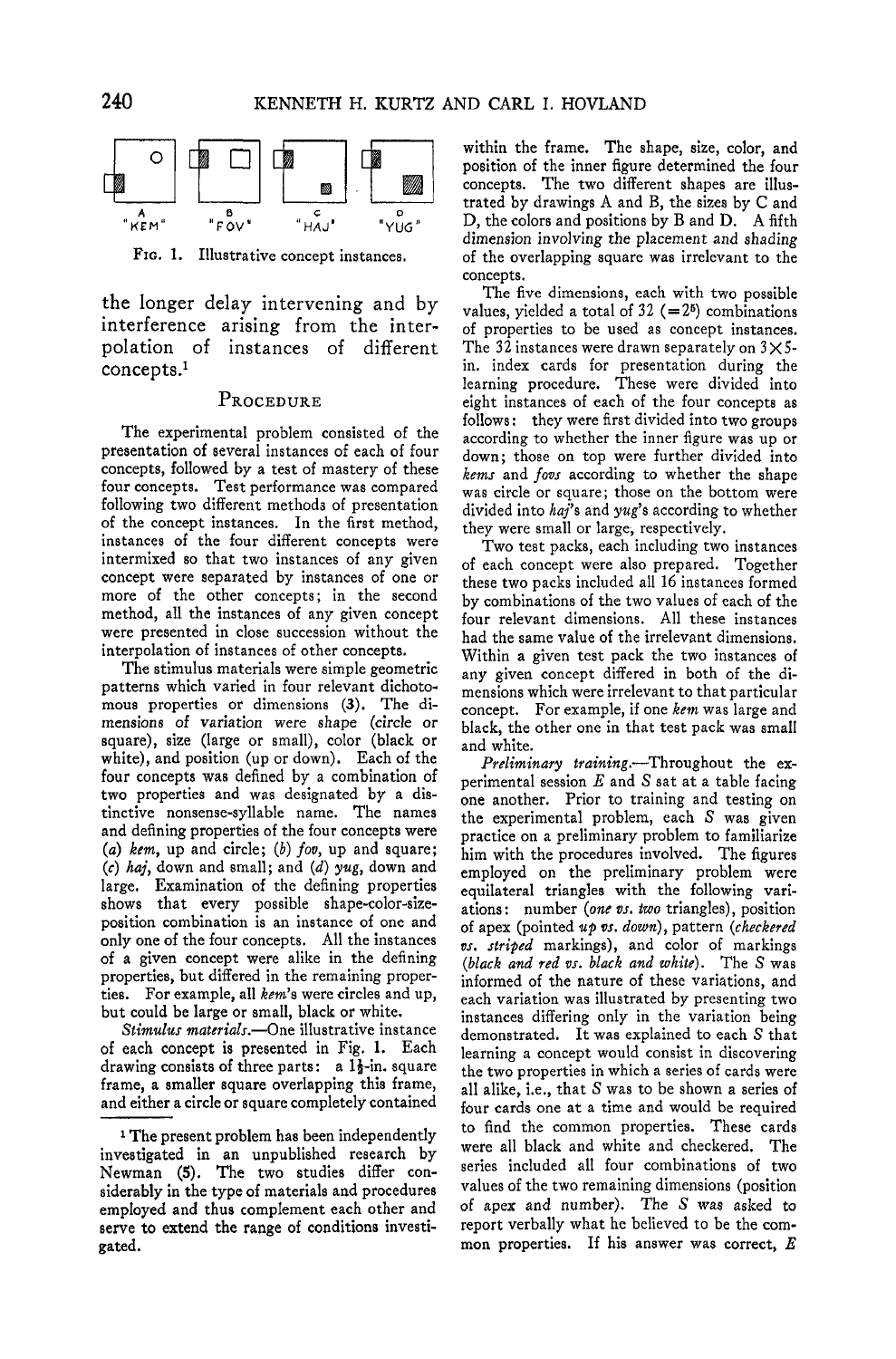indicated this to  $S$ ; if  $S$ 's answer was incorrect, *E* presented the series again. The presentation of the cards and questioning of S was continued until S gave the correct answer. When the first problem had been solved, the procedure was repeated with a second series of four cards having in common the colors black and red and the inverted position.

*Experimental task.*—The experimental problem was given immediately following completion of the preliminary problem. First, each of the four relevant variations was described to S and illustrated by a pair of instances differing only in the dimension being described. It was explained to S that he was to learn four concepts and that all the instances of a given concept would be called by the same nonsense name. A card on which the four nonsense names were lettered was placed on the table in S's view and left there throughout the remainder of the procedure. It was further explained that the instances would be shown one at a time and the name of each instance would be given by *E* as presented. The S was told that at the end of the learning series he would be asked to describe the properties corresponding to each of the nonsense names and would be asked to identify a series of test instances by their names.

Two different experimental conditions were determined by the method of presentation employed. In the first method, instances of all four concepts were intermixed so that two successive instances of any given concept were always separated by instances of one or more other concepts. In the second method, all the instances of a given concept were presented in immediate succession without the interpolation of instances of other concepts. The order in which the concepts were presented and the order of the instances within each concept were varied among different Ss. Half of the Ss were randomly assigned to each of the two methods of presentation. Each S was informed whether the different concepts would be presented separately or intermixed.

The cards bearing the 32 instances were presented manually by *E.* The training-testing sequence was as follows:

1. Presentation of concept instances. The *E* presented all 32 instances at the rate of 2 sec each and pronounced aloud the name of each instance as it was exposed.

2. Verbal description test. The S was requested to report verbally the common properties corresponding to each of the nonsense names, and his responses were recorded by *E* without any comment as to whether or not they were correct. If S failed to mention any of the names, *E* inquired: "Can you remember the properties of the -'s?"

3. Identification test. The eight instances

#### TABLE 1

CONCEPT ATTAINMENT WITH MIXED AND UNMIXED ORDERS OF PRESENTATION

| Trial                                        | Mixed        | Unmixed      | Р          |
|----------------------------------------------|--------------|--------------|------------|
| Mean Number of Correct Identifications<br>А. |              |              |            |
|                                              | 3.61<br>4.38 | 4.69<br>5.54 | .10<br>.13 |
| Mean Scores on Verbal Description Test<br>B. |              |              |            |
|                                              | 2.92<br>4.08 | 4.84<br>6.46 | .03<br>.01 |

in the first test pack were presented one at a time and S was requested to identify each by the appropriate nonsense name. The S was required to guess when not certain, and each card was exposed until S responded with a concept name. No indication was given as to the correctness of S's responses.

Upon completion of the above procedures, the entire sequence was repeated a second time. Prior to the second presentation of the concept instances, the cards were shuffled so that they were not in the same order as on the first trial, although they were in the same series. For example, if the concepts had been presented in an unmixed sequence, then on the second trial they were also presented in an unmixed sequence, but the order of the various concepts and of the instances within each concept was changed. On the second identification test, the second test pack was substituted for the first.

*Subjects.*—The Ss were 26 Yale undergraduate men hired through the Student Appointment Bureau.

### **RESULTS**

Table 1 shows the mean number of correct identifications on the first and second test for the two methods of presentation. It will be seen that on both tests there was a slight difference in the expected direction, i.e., more correct identifications following the unmixed order of presentation. On neither of the tests,'however, was this difference statistically significant.

The verbal description test was scored in the following manner: one point was given for every property correctly ascribed to a given concept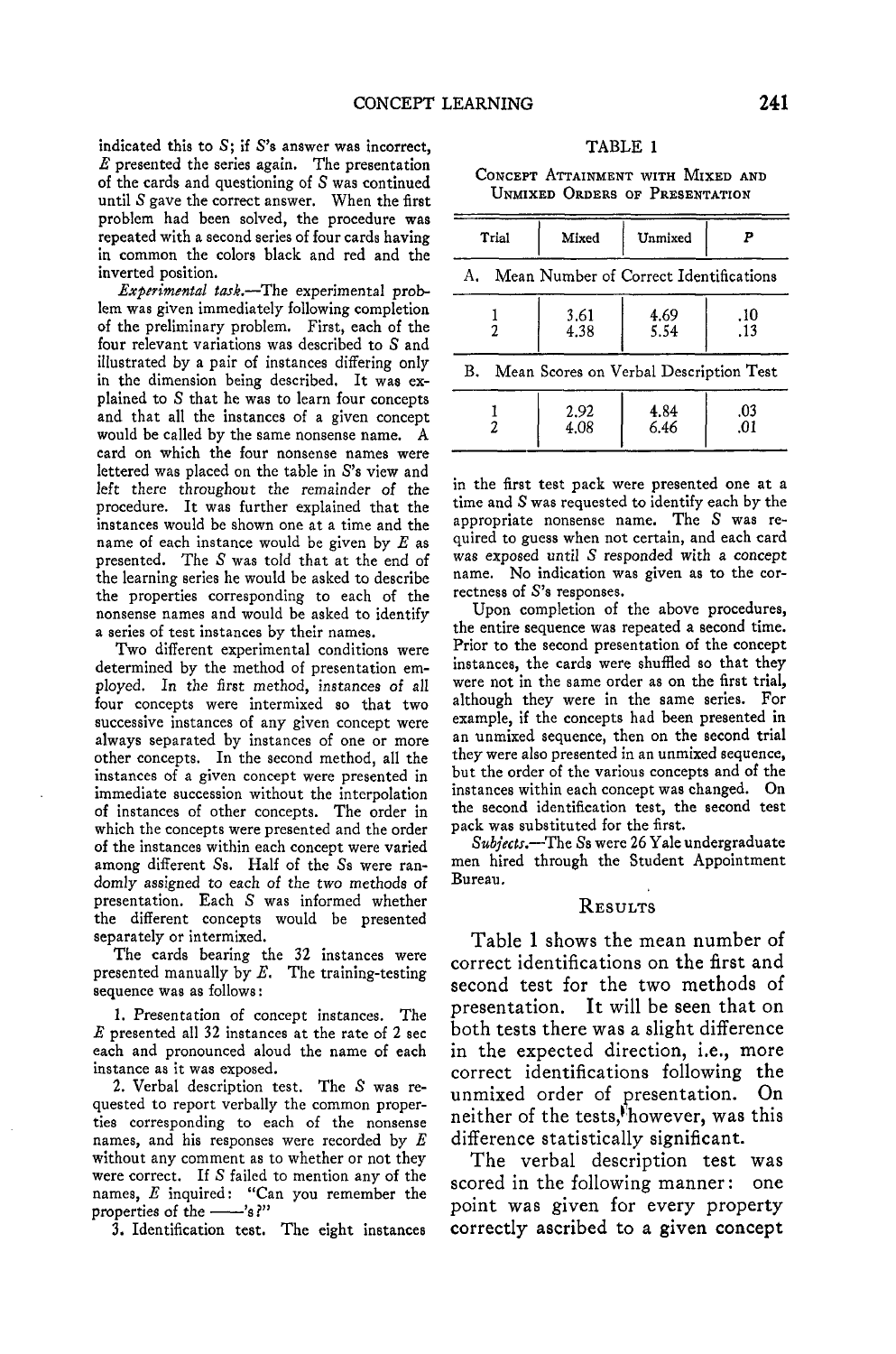name. For every concept an S could obtain a score of  $0, 1$ , or  $2$ . The overall score given each S was the total of the scores on the four different concepts, and could vary from 0 to 8. The mean over-all scores on the first and second test under the two conditions of presentation are also presented in Table 1. On both tests the difference is in the expected direction of higher scores following the unmixed order of presentation. The one-tailed *p* values for the differences on the first and second tests were less than .03 and .01, respectively, as calculated by Wilcoxon's rank total test (7).

## **DISCUSSION**

The results obtained support the conclusion that, under the conditions studied, the learning of concepts is more rapid when positive instances of the same concept appear in close succession than when they are separated by instances of other concepts. At present, the most likely interpretation appears to be that under the latter condition, upon the appearance of a second instance of a given concept, memory of a prior instance of that same concept is subject to considerable interference resulting from the interpolation of instances of other concepts. Owing to this impairment of memory, implicit representations of two instances of a given concept do not regularly occur in close contiguity, and the difficulty of abstracting common properties of two instances is appreciably increased.<sup>2</sup>

2 The descriptive use of the term *contiguity* in the present context must be distinguished from the use of the same term as an explanatory concept, e.g., in "contiguity" theories of learning (2). In its latter use the condition of contiguity is specified as a necessary and sufficient condition for establishing an association between a stimulus and response; in its present usage the contiguity of implicit responses (perceptual representations) is specified as a condition which facilitates the abstraction of common features of two stimulus complexes. A more elaborate conceptual and empirical analysis of the mecha-

The foregoing account has been simplified by involving only the factor of memory of consecutive instances of a given concept. Undoubtedly other factors are important, and under different conditions the relative efficacy of the two methods of presentation might be altered and even reversed. The results might be expected to be influenced by the type of criterion used and the degree of learning involved. Gagn6's data (1) indicate that confusion errors tend to be made more frequently in the early portions of learning when similar stimuli are placed in adjacent positions but that this leads to better differentiation later and superior final performance in learning paired associate lists.

Another consideration would be the degree of discriminability between stimuli associated with different concepts. When the degree of discriminability is low, it might be expected that placing of instances from different concepts in juxtaposition would facilitate discrimination and learning, whereas with greater discriminability, like that obtaining in the present study, the reverse might obtain. This prediction might seem to be in contradiction to results in the Gagné study already mentioned, but it is to be noted that in his experiment each stimulus was to be associated with a different response, whereas in the current situation stimuli within a block all involve the same response (concept).

Finally, the effect of grouping instances may depend upon the general manner in which Ss set about to solve the problem. Although not much is known about the conditions determining choice of approach, the present authors have observed that Ss differ in the extent to which they make use of information conveyed by concept instances in formulating verbal hypotheses about the nature of a particular concept. At one extreme, some  $\mathcal{S}s$  seem to "randomly" formulate and test various possible hypotheses, while at the other extreme,

nisms involved in concept learning must be developed before the term contiguity in the latter sense has great theoretical power.